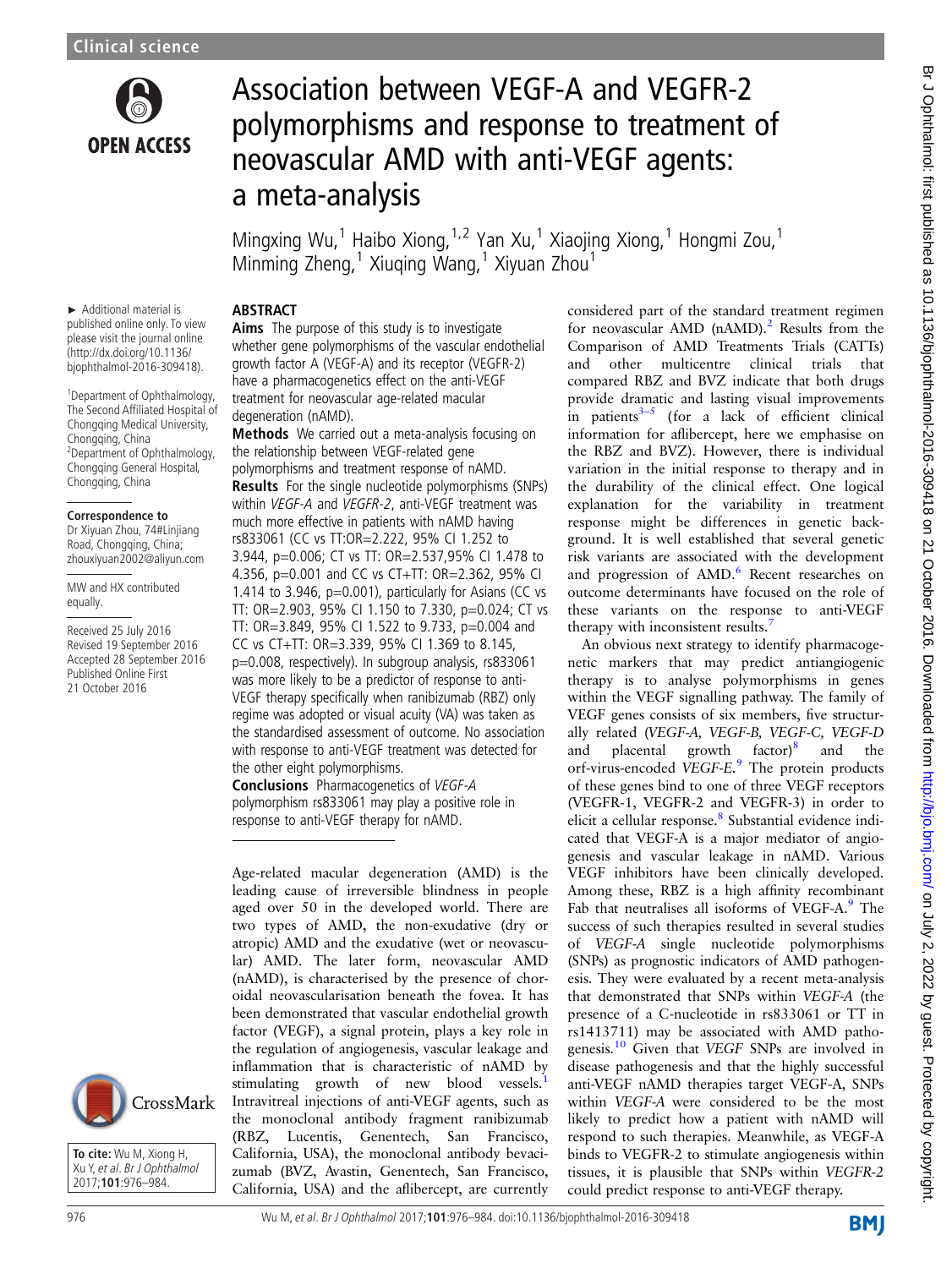Thus far, several association studies regarding the predictive role of polymorphisms within VEGF-A and VEGFR-2 have been reported, though the results were inconclusive yet. For example, for polymorphism rs699947 in VEGF-A, patients carrying AA genotype revealed an absence of early functional response to  $RBZ$ <sup>11</sup> an increased chance of good response in another,<sup>[12](#page-8-0)</sup> while a third study concluded that there was no association between visual acuity (VA) outcome and this genotype. $13$ Therefore, we carried out a meta-analysis focusing on the relationship between VEGF-related gene polymorphisms and treatment response of nAMD in order to obtain a more convincing and precise conclusion. To the best of our knowledge; this is the first meta-analysis focusing on the relationship between VEGF-A and VEGFR-2 polymorphisms and response to treatment of nAMD with anti-VEGF agents.

## METHODS

# Search strategy

We conducted searches of PubMed and EMBASE, using the terms ('vascular endothelial growth factor' or 'VEGF') and ('age-related macular degeneration' or 'AMD'). A manual search was performed by checking the reference lists of original reports and review articles to identify studies not yet included in the computerised databases. The final search was carried out on 29 January 2016, without restrictions regarding publication year or language.

#### Inclusion and exclusion criteria

Articles were considered eligible for inclusion in the meta-analysis if the studies met the following inclusion criteria: (1) articles evaluating the relationship between the VEGF-related gene polymorphisms and response to anti-VEGF treatment for nAMD; (2) independent retrospective or prospective association study (3) with sufficient available data to estimate an OR with 95% CI. Exclusion criteria were as follows: (1) duplication of previous publications; (2) comment, review and editorial; (3) family-based studies of pedigrees and (4) study with no detailed genotype data. When there were multiple publications from the same population, only the largest study was included. Study selection was achieved by two investigators independently, according to the inclusion and exclusion criteria by screening the title, abstract and full text. Any dispute was solved by discussion.

## Data extraction

The data were extracted independently by two reviewers (MW and HX). The following contents were collected: category of genes and polymorphisms, name of first author, year of publication, study design, location and ethnicity of the trial, treatment modality, number of subjects, mean age and female ratio of the patients, duration of the study, definition of a good response and genotype distributions. Two authors checked the extracted data and reached consensus on all the data. If a dissent existed, they would recheck the original data of the included studies and have a discussion to reach consensus. If the dissent still existed, the third investigator would be involved to adjudicate the disagreements (Xu).

#### Quality assessment

We adopted the Newcastle Ottawa Scale (NOS) (accessed via [http://www.ohri.ca/programs/clinical\\_epidemiology/oxford.asp\)](http://www.ohri.ca/programs/clinical_epidemiology/oxford.asp) to evaluate the quality of included studies by a modified checklist, in which a study was judged on three categories: selection (four items, one star each), comparability (one item, up to two stars)

and exposure/outcome (three items, one star each). A 9-point scale of the NOS (range, 0–9 points) has been developed for the evaluation. Studies were defined as high quality if they had more than 7 points; they were defined as medium quality if they had between 4 and 6 points and as poor quality if they had fewer than 4 points. Studies with NOS score above 4 points were included in the final analysis. Any disagreement was adjudicated by a third author.

## Statistical analysis

The quantitative data were entered into Cochrane Review Manager (Stata12.0 software, StataCorp, College Station, Texas, USA). The strength of association was evaluated using the summary ORs and 95% CIs of each gene polymorphism. A p value <0.05 was considered statistically significant on the test for overall effect. Heterogeneity was tested by the Q-statistic and the  $I^2$  value.<sup>[14](#page-8-0)</sup> The Q-statistic was considered significant when p<0.10. The  $I^2$  values indicated no (0%–24.9%), low (25%–49.9%), moderate (50%–74.9%) or high (75%–100%) interstudy heterogeneity.<sup>[14 15](#page-8-0)</sup> If the p value for the Q-statistic was<0.10 or the  $I^2$  value  $\geq$ 50%, a random-effects model was used, otherwise a fixed-effects model was adopted.<sup>[16](#page-8-0)</sup> The genetic association was assessed using different genetic models, including allelic (A vs B), dominant (AA+AB vs BB), recessive (AA vs AB+BB) and codominant (homozygous: AA vs BB; heterozygous: AA vs AB) models. The most appropriate genetic model was chosen for further analyse. We also performed subgroup analysis by ethnicity, treatment and definition of a good response. Begger's test and Egger's test were employed to quantitatively assess publication bias (p<0.05 was considered representative of significant statistical publication bias).<sup>17</sup>  $18$ 

#### RESULTS

## Overall characteristics of selected studies and quality assessment

In the literature search, a total of 1228 records, published between 1 May 1989 and 29 January 2016 were retrieved from the PubMed, EMBASE and Web of Science database. Among them, 734 were duplicated records. From the remaining 494 articles, we found 16 full-text articles assessed for eligibility, then excluded five papers with incomplete data (although we have contacted the authors via email or telephone, unfortunately we still could not get available data), 2 with duplicated data and 1 review. Finally, eight studies investigating totally nine genetic variations in VEGF-related genes were included in this meta-analysis.11–[13 19](#page-8-0)–<sup>23</sup> [Figure 1](#page-2-0) provides a flow diagram of the search procedure and results. Regarding ethnicity, seven studies were included, mostly Caucasians, only one study included East Asians. According to the NOS, which was used for quality assessment, all of the studies included had high quality scores of 7 or 8 [\(table 1](#page-2-0)). The average score for all eight studies included in the meta-analysis was 7.625. The majority (five out of eight) of the studies used RBZ only, while two studies used either RBZ or BVZ and one study used BVZ only. In our study, the follow-up period ranged from 4 to 12 months and we defined a good response mainly based on two improvement criteria in all participating patients as follows: (1) Best-corrected VA (BCVA) improvement: we considered improvement when the patients gained more than five letters in the ETDRS chart compared with BCVA at baseline or when patients' loss of VA<30% of letters; (2) optical coherence tomography (OCT) improvement: improvement of central subfield retinal thickness as measured by OCT compared with the baseline OCT thickness. In the limited number of articles included in this meta-analysis, one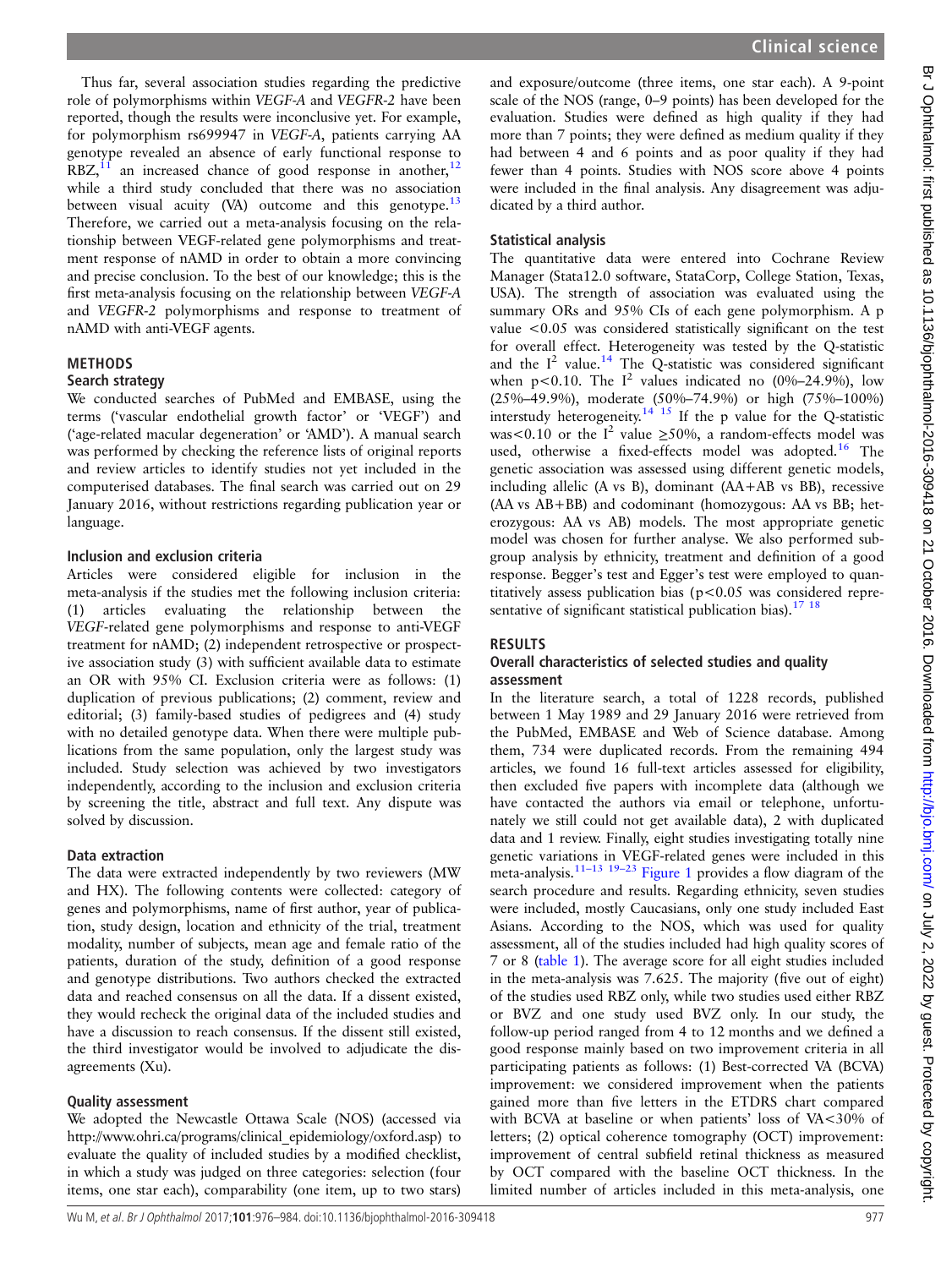<span id="page-2-0"></span>Figure 1 Flow diagram of studies included in this meta-analysis.



Table 1 Characteristics of the studies included and quality scores in the current meta-analysis

|               |                     | Study group             |                   |                                     |                  |                                     | No. of | Mean age Female |      | Follow-up      | Quality        |
|---------------|---------------------|-------------------------|-------------------|-------------------------------------|------------------|-------------------------------------|--------|-----------------|------|----------------|----------------|
| Gene          | Polymorphism (year) |                         | Design            | Location                            |                  | <b>Ethnicity Treatment patients</b> |        | (years)         | (% ) | (months)       | score          |
| VEGF-A        | Rs699947<br>A > C   | Hautam'a'ki<br>(2013)   | Prospective       | Finland                             | Caucasian BVZ    |                                     | 96     | 78.0            | 63.5 | $\overline{4}$ | 8              |
|               |                     | Kitchens (2013)         | Retrospective USA |                                     | Caucasian RBZ or | <b>BVZ</b>                          | 99     | 80.0            | 67.3 | 4              | 8              |
|               |                     | Lazzeri (2013)          | Prospective       | Italy                               | Caucasian        | <b>RBZ</b>                          | 64     | 76.3            | 45.3 | 9              | $\overline{7}$ |
|               |                     | Park (2014)             | Prospective       | South Korea                         | East Asia        | <b>RBZ</b>                          | 270    | 69.5            | 43.6 | 5              | 8              |
|               |                     | Hagstrom (2014)         | Prospective       | <b>USA</b>                          | Caucasian        | RBZ or<br>BVZ                       | 835    | 78.5            | 61.2 | 12             | 8              |
|               |                     | Cruz-Gonzalez<br>(2014) | Prospective       | Spain                               | Caucasian RBZ    |                                     | 74     | 71.6            | 52.1 | 12             | 8              |
|               |                     | Van Asten<br>(2014)     | Prospective       | The Netherlands,<br>Germany, Canada | Caucasian RBZ    |                                     | 375    | N/A             | 56.2 | 3              | $\overline{7}$ |
|               | Rs 699946           | Park (2014)             | Prospective       | South Korea                         | East Asia        | <b>RBZ</b>                          | 273    | 69.5            | 43.6 | 5              | 8              |
|               | A > G               | Hagstrom (2014)         | Prospective       | <b>USA</b>                          | Caucasian RBZ or | <b>BVZ</b>                          | 835    | 78.5            | 61.2 | 12             | 8              |
|               | Rs 833069<br>C > T  | Hagstrom (2014)         | Prospective       | <b>USA</b>                          | Caucasian RBZ or | <b>BVZ</b>                          | 835    | 78.5            | 61.2 | 12             | 8              |
|               |                     | Van Asten<br>(2014)     | Prospective       | The Netherlands,<br>Germany, Canada | Caucasian        | <b>RBZ</b>                          | 368    | N/A             | 56.2 | 3              | 7              |
|               | Rs 833061<br>C>T    | Kitchens (2013)         | Retrospective     | <b>USA</b>                          | Caucasian RBZ or | <b>BVZ</b>                          | 99     | 80.0            | 67.3 | 4              | 8              |
|               |                     | Park (2014)             | Prospective       | South Korea                         | East Asia        | <b>RBZ</b>                          | 271    | 69.5            | 43.6 | 5              | 8              |
|               |                     | Cruz-Gonzalez<br>(2014) | Prospective       | Spain                               | Caucasian RBZ    |                                     | 74     | 71.6            | 52.1 | 12             | 8              |
|               | Rs 2146323<br>A > C | Hautam'a'ki<br>(2013)   | Prospective       | Finland                             | Caucasian BVZ    |                                     | 96     | 78.0            | 63.5 | $\overline{4}$ | 8              |
|               |                     | Hagstrom (2014)         | Prospective       | <b>USA</b>                          | Caucasian RBZ or | <b>BVZ</b>                          | 835    | 78.5            | 61.2 | 12             | 8              |
|               | Rs 1413711          | McKibbin (2012)         | Prospective       | <b>UK</b>                           | Caucasian        | <b>RBZ</b>                          | 104    | 81.5            | 55.8 | 6              | 7              |
|               | T > C               | Hagstrom (2014)         | Prospective       | <b>USA</b>                          | Caucasian        | RBZ or<br><b>BVZ</b>                | 835    | 78.5            | 61.2 | 12             | 8              |
|               | Rs 2010963<br>C > G | Kitchens (2013)         | Retrospective USA |                                     | Caucasian RBZ or | <b>BVZ</b>                          | 99     | 80.0            | 67.3 | $\overline{4}$ | 8              |
|               |                     | Hagstrom (2014)         | Prospective       | <b>USA</b>                          | Caucasian        | RBZ or<br><b>BVZ</b>                | 835    | 78.5            | 61.2 | 12             | 8              |
|               | Rs1570360<br>G > A  | Kitchens (2013)         | Retrospective USA |                                     | Caucasian        | RBZ or<br><b>BVZ</b>                | 99     | 80.0            | 67.3 | 4              | 8              |
|               |                     | Lazzeri (2013)          | Prospective       | Italy                               | Caucasian        | <b>RBZ</b>                          | 64     | 76.3            | 45.3 | 9              | 7              |
| <b>VEGFR2</b> | Rs 2071559<br>A > G | Hagstrom (2014)         | Prospective       | <b>USA</b>                          | Caucasian        | RBZ or<br><b>BVZ</b>                | 835    | 78.5            | 61.2 | 12             | 8              |
|               |                     | Cruz-Gonzalez<br>(2014) | Prospective       | Spain                               | Caucasian RBZ    |                                     | 74     | 71.6            | 52.1 | 12             | 8              |

BVZ, bevacizumab; RBZ, ranibizumab; VEGF-A, vascular endothelial growth factor A; VEGFR, vascular endothelial growth factor receptor.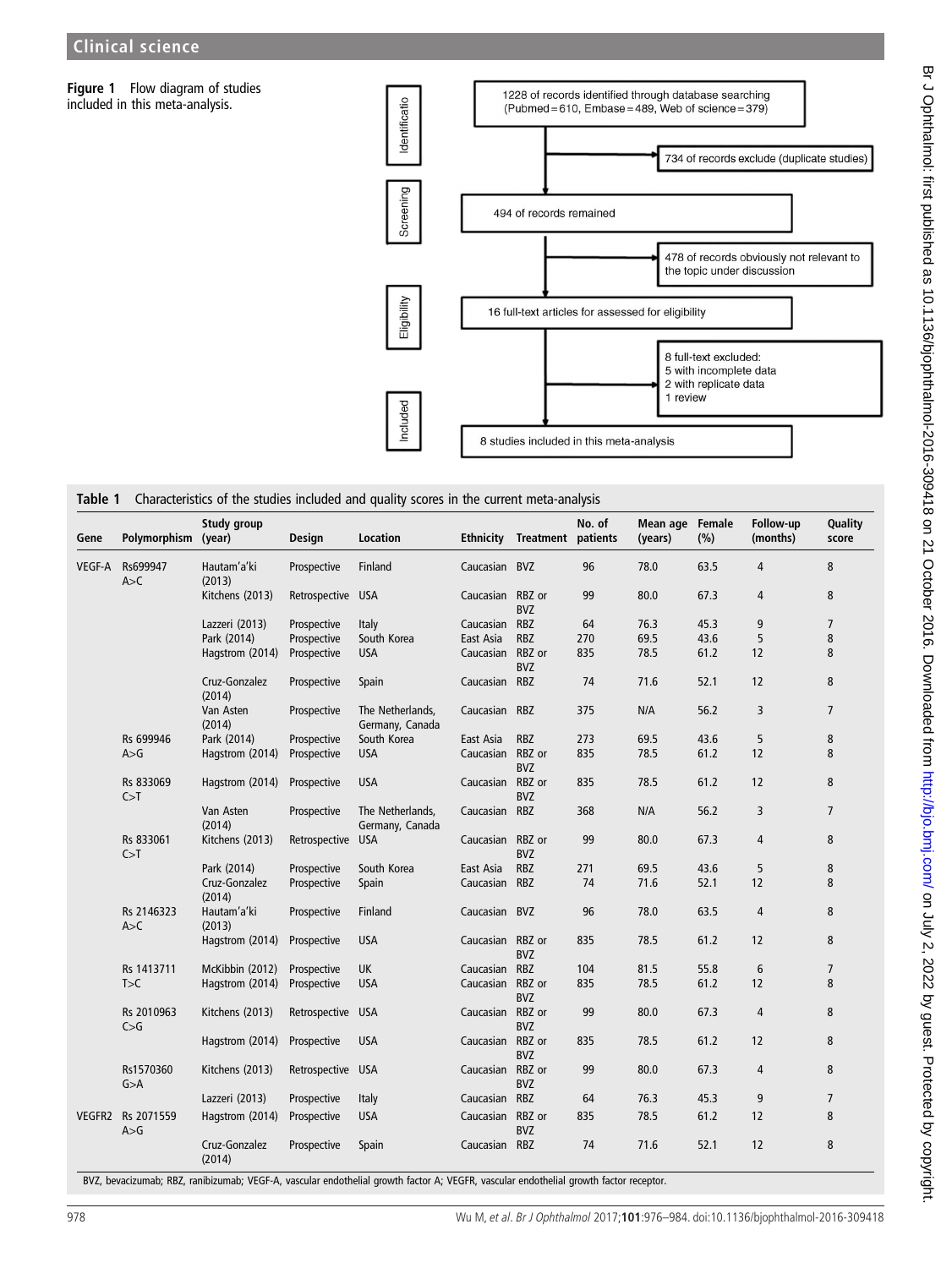<span id="page-3-0"></span>article usually offered genotype data needed for several SNPs concurrently. Just as in Hagstrom et  $al$ 's paper,<sup>[20](#page-8-0)</sup> we found information for rs699947, rs699946, rs833069, rs2146323, rs1413711 and rs2010963.The genotype distributions of each SNP are summarised in table 2.

## Genotype contrast

We meta-analysed eight variations in VEGF-A, including rs699947, rs699946, rs833069, rs833061, rs2146323, rs1413711, rs2010963, rs1570360 and one variation rs2071559 in VEGFR-2. For each variation, we calculated a pooled OR based on genotype contrast. The results of meta-analysis are summarised in [table 3](#page-4-0). Unexpectedly, there was only one SNP, rs833061, which showed a marginally significant association with response to treatment with anti-VEGF agents. For this polymorphism, anti-VEGF treatment was much more effective in patients with AMD having the CC genotype (CC vs TT: OR=2.222, 95% CI 1.252 to 3.944, p=0.006; CT vs TT: OR=2.537, 95% CI 1.478 to 4.356, p=0.001 and CC vs CT+TT: OR=2.362, 95% CI 1.414 to 3.946, p=0.001, respectively). However, the allele model (C vs T) and dominant model (CC+CT vs TT) were not associated with altered treatment response (C vs T: OR=1.266 95% CI 0.983 to 1.631, p=0.067; CC+CT vs TT: OR=1.029, 95% CI 0.718 to 1.476,  $p=0.876$ ).

# Genetic model

In this analysis, as for rs833061, the presence of CC versus TT genotypes and CT versus TT genotypes had a significant effect on the improved outcome as a result of anti-VEGF therapy  $(p=0.006$  and  $p=0.001$ , respectively), while the presence of the allele T versus C did not have a significant effect (p=0.067). The genetic model indicating mode of inheritance is likely to be the dominant model (CC+CT vs TT), whereas our analysis turned out not to be  $(p=0.876)$ . On the contrary, in the contrasts of the CC versus CT+TT model, the patients with the CC genotype appeared to be associated with an elevated response to anti-VEGF treatment for nAMD (OR=2.362, 95% CI 1.414 to 3.946,  $p=0.001$ ). In all of these comparisons, homogeneity was identified and, thus, fixed-effects models were applied to the data. In the subgroup analysis, rs833061 polymorphism was more likely to be a predictor of anti-VEGF treatment response for East Asians (CC vs TT: OR=2.903, 95% CI 1.150 to 7.330, p=0.024; CT vs TT: OR=3.849, 95% CI 1.522 to 9.733, p=0.004; and CC vs CT+TT: OR=3.339, 95% CI 1.369 to 8.145, p=0.008, respectively). Similar to the main analysis, homogeneity was identified in this analysis as well and a fixed-effects model was applied to the data (fi[gure 2](#page-5-0)A). Begger's test and Egger's test indicated no statistically significant evidence of publication bias for overall studies in all five genetic models  $(p>0.05)$ .

|                |              | Study group (year)   |                                           | No. of patients with good<br>response (%) | Total no. of<br>patients |            |      |      |            |
|----------------|--------------|----------------------|-------------------------------------------|-------------------------------------------|--------------------------|------------|------|------|------------|
| Gene           | Polymorphism |                      | Definition of a good response             | $1*$                                      | $2*$                     | $3*$       | $1*$ | $2*$ | $3*$       |
| VEGF-A         | Rs699947     | Hautam'a'ki (2013)   | Retinal exudate resolved(measured by OCT) | 17(51.5)                                  | 19 (40.4)                | 8(50.0)    | 33   | 47   | 16         |
|                | A > C        | Kitchens (2013)      | Retinal exudate resolved(measured by OCT) | 6(24.0)                                   | 11(20.4)                 | 3(15.0)    | 25   | 54   | 20         |
|                |              | Lazzeri (2013)       | Retinal exudate resolved(measured by OCT) | 3(33.3)                                   | 17 (54.8)                | 14 (58.3)  | 9    | 31   | 24         |
|                |              | Park (2014)          | Gain of $\geq$ 5 letters                  | 21(75.0)                                  | 50 (42.4)                | 62 (50.0)  | 28   | 118  | 124        |
|                |              | Hagstrom (2014)      | Gain of $\geq$ 5 letters                  | 60 (29.9)                                 | 126 (30.8)               | 65 (28.9)  | 201  | 409  | 225        |
|                |              |                      | Retinal exudate resolved(measured by OCT) | 44 (21.9)                                 | 137 (33.5)               | 58 (25.8)  |      |      |            |
|                |              | Cruz-Gonzalez (2014) | Gain of $\geq$ 5 letters                  | 11(68.8)                                  | 20(43.5)                 | 15 (46.9)  | 16   | 46   | 32         |
|                |              |                      | Retinal exudate resolved(measured by OCT) | 12 (75.0)                                 | 30(65.2)                 | 18 (56.3)  |      |      |            |
|                |              | Van Asten (2014)     | Loss of VA<30% of letters                 | 98 (29.6)                                 | 158 (47.7)               | 75 (22.7)  | 113  | 179  | 83         |
|                | Rs 699946    | Park (2014)          | Gain of $\geq$ 5 letters                  | 45 (47.9)                                 | 67(51.1)                 | 24 (50.0)  | 94   | 131  | 48         |
|                | A > G        | Hagstrom (2014)      | Gain of $\geq$ 5 letters                  | 167(31.2)                                 | 78 (29.0)                | 6(19.4)    | 535  | 269  | 31         |
|                |              |                      | Retinal exudate resolved(measured by OCT) | 150 (28.0)                                | 78 (29.0)                | 11(35.5)   |      |      |            |
|                | Rs 833069    | Hagstrom (2014)      | Gain of $\geq$ 5 letters                  | 29 (28.2)                                 | 111 (30.9)               | 111 (29.8) | 103  | 359  | 373        |
|                | C > T        |                      | Retinal exudate resolved(measured by OCT) | 23(22.3)                                  | 114 (31.8)               | 102(27.3)  |      |      |            |
|                |              | Van Asten (2014)     | Loss of VA<30% of letters                 | 45 (13.8)                                 | 137 (42.2)               | 143 (44.0) | 52   | 158  | 158        |
|                | Rs 833061    | Kitchens (2013)      | Retinal exudate resolved(measured by OCT) | 3(15.0)                                   | 11(20.4)                 | 6(24.0)    | 20   | 54   | 25         |
|                | C > T        | Park (2014)          | Gain of $\geq$ 5 letters                  | 21(75.0)                                  | 53 (43.8)                | 62 (50.8)  | 28   | 121  | 122        |
|                |              | Cruz-Gonzalez (2014) | Gain of $\geq$ 5 letters                  | 14(70.0)                                  | 19(41.3)                 | 13(50.0)   | 20   | 46   | 28         |
|                |              |                      | Retinal exudate resolved(measured by OCT) | 16(80.0)                                  | 28 (60.9)                | 16(57.1)   |      |      |            |
|                | Rs 2146323   | Hautam'a'ki (2013)   | Retinal exudate resolved(measured by OCT) | 8(57.1)                                   | 20(43.5)                 | 16 (44.4)  | 14   | 46   | 36         |
|                | A > C        | Hagstrom (2014)      | Gain of $\geq$ 5 letters                  | 27(27.8)                                  | 120 (31.8)               | 104 (28.8) | 97   | 377  | 361        |
|                |              |                      | Retinal exudate resolved(measured by OCT) | 23(23.7)                                  | 113(30.0)                | 103(28.5)  |      |      |            |
|                | Rs 1413711   | McKibbin (2012)      | Gain of $\geq$ 5 letters                  | 10(40.0)                                  | 29 (55.8)                | 14 (51.9)  | 25   | 52   | 27         |
|                | T > C        | Hagstrom (2014)      | Gain of $\geq$ 5 letters                  | 62(30.0)                                  | 122(30.1)                | 67(29.1)   | 207  | 398  | 230        |
|                |              |                      | Retinal exudate resolved(measured by OCT) | 48 (23.2)                                 | 130 (32.7)               | 61(26.2)   |      |      |            |
|                | Rs 2010963   | Kitchens (2013)      | Retinal exudate resolved(measured by OCT) | 9(20.0)                                   | 10(23.3)                 | 1(9.0)     | 45   | 43   | 11         |
|                | C > G        | Hagstrom (2014)      | Gain of $\geq$ 5 letters                  | 28 (28.3)                                 | 112(31.0)                | 111 (29.6) | 99   | 361  | 375        |
|                |              |                      | Retinal exudate resolved(measured by OCT) | 23(23.2)                                  | 112(31.0)                | 104(27.7)  |      |      |            |
|                | Rs1570360    | Kitchens(2013)       | Retinal exudate resolved(measured by OCT) | 1(8.3)                                    | 9(20.0)                  | 10(23.8)   | 12   | 45   | 42         |
|                | A>G          | Lazzeri (2013)       | Retinal exudate resolved(measured by OCT) | 23 (71.9)                                 | 13(50.0)                 | 1(16.7)    | 32   | 26   | $\epsilon$ |
| <b>VEGFR 2</b> | Rs 2071559   | Hagstrom (2014)      | Gain of $>5$ letters                      | 59 (30.6)                                 | 128 (30.9)               | 64 (28.1)  | 193  | 414  | 228        |
|                | A > G        |                      | Retinal exudate resolved(measured by OCT) | 58 (30.0)                                 | 108(26.0)                | 73 (32.0)  |      |      |            |
|                |              | Cruz-Gonzalez (2014) | Gain of $\geq$ 5 letters                  | 7(43.8)                                   | 25(53.2)                 | 14 (45.2)  | 16   | 47   | 31         |
|                |              |                      |                                           |                                           |                          |            |      |      |            |

Bold text highlights positive results.

1\*, Homozygous wild type; 2\*, Heterozygous variant; 3\*, Homozygous variant; OCT, optical coherence tomography; VA, visual acuity; VEGF-A, vascular endothelial growth factor A; VEGFR, vascular endothelial growth factor receptor.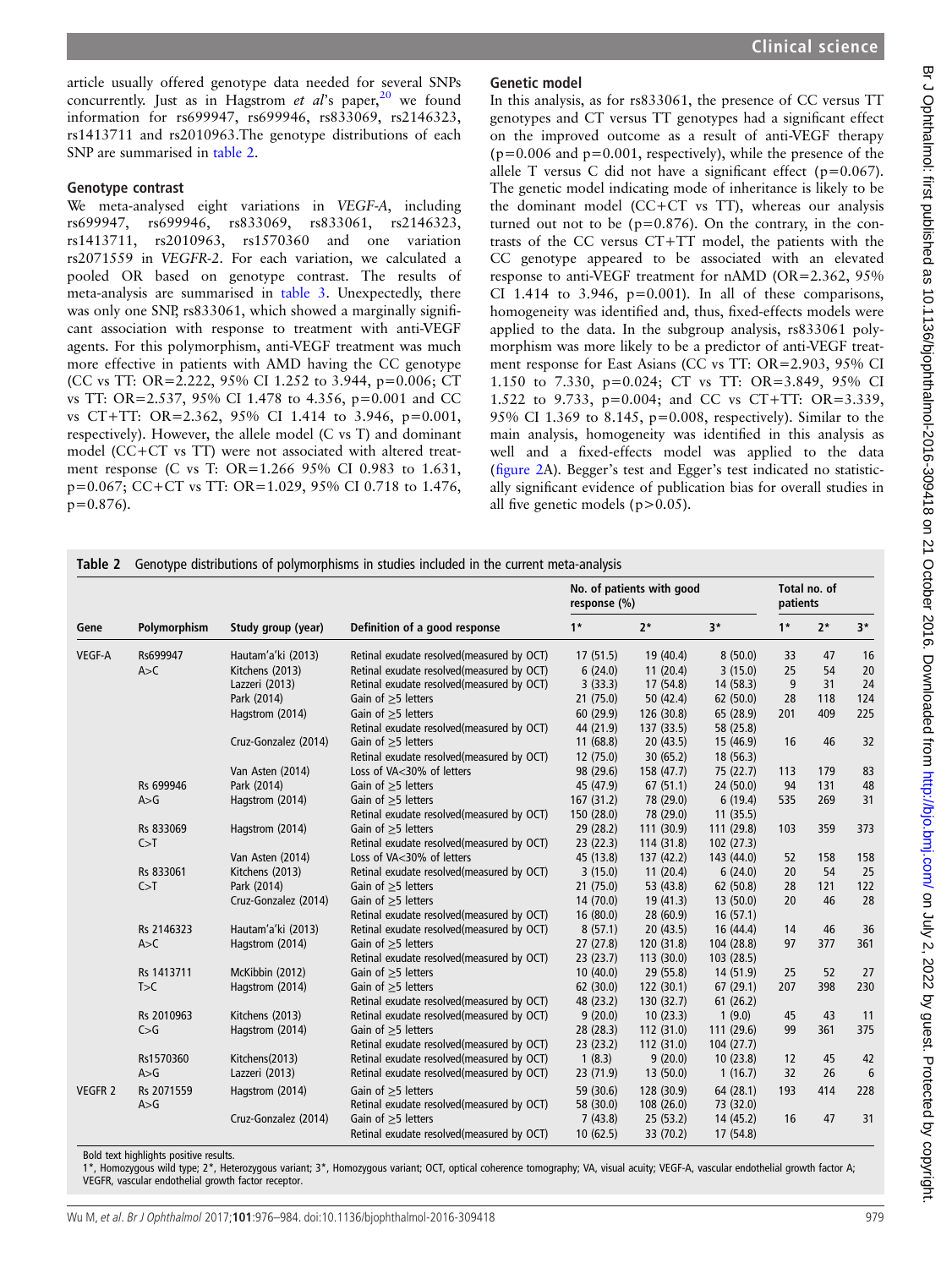# <span id="page-4-0"></span>Table 3 Results of meta-analysis for polymorphisms and treatment response of nAMD

|               |              |                           |           |                       | FEM or REM*                                      | <b>Heterogeneity</b> |                |              |                  |
|---------------|--------------|---------------------------|-----------|-----------------------|--------------------------------------------------|----------------------|----------------|--------------|------------------|
| Gene          | Polymorphism | No. of cohorts            |           | <b>Genetic model</b>  | OR (95% CI)                                      | p                    | P(Q)           | $I^2$ (%)    | Egger's test (p) |
| <b>VEGF-A</b> | Rs699947     | <b>Overall</b>            |           | A vs C                | 1.030 (0.915 to 1.161)                           | 0.622                | 0.370          | 7.8          | 0.282            |
|               | A > C        |                           |           | AA vs CC              | 1.078 (0.842 to 1.378)                           | 0.553                | 0.133          | 35.6         | 0.349            |
|               |              |                           |           | AC vs CC              | 1.089 (0.894 to 1.326)                           | 0.156                | 0.559          | 0.0          | 0.161            |
|               |              |                           |           | AA vs AC+CC           | 1.165 (0.787 to 1.726)                           | 0.445                | 0.010          | 60.4         | 0.161            |
|               |              |                           |           | AA+AC vs CC           | 1.083 (0.898 to 1.306)                           | 0.403                | 0.887          | 0.0          | 0.281            |
|               |              | Sub-analysis by ethnicity | Caucasian | A vs C                | 1.008 (0.888 to 1.143)                           | 0.906                | 0.372          | 7.5          | n.a              |
|               |              |                           |           | AA vs CC              | 0.983 (0.759 to 1.273)                           | 0.897                | 0.407          | 3.0          | n.a              |
|               |              |                           |           | AC vs CC              | 1.168 (0.942 to 1.448)                           | 0.156                | 0.768          | 0.0          | n.a              |
|               |              |                           |           | AA vs AC+CC           | 0.983 (0.707 to 1.368)                           | 0.930                | 0.105          | 41.0         | n.a              |
|               |              |                           |           | AA+AC vs CC           | 1.110 (0.905 to 1.360)                           | 0.316                | 0.857          | 0.0          | n.a              |
|               |              |                           | East Asia | A vs C                | 1.238 (0.862 to 1.777)                           | 0.247                | n.a            | n.a          | n.a              |
|               |              |                           |           | AA vs CC              | 3.000 (1.190 to 7.566)                           | 0.020                | n.a            | n.a          | n.a              |
|               |              |                           |           | AC vs CC              | 0.735 (0.443 to 1.221)                           | 0.235                | n.a            | n.a          | n.a              |
|               |              |                           |           | AA vs AC+CC           | 3.482 (1.427 to 8.496)                           | 0.006                | n.a            | n.a          | n.a              |
|               |              |                           |           | AA+AC vs CC           | 0.947 (0.586 to 1.528)                           | 0.822                | n.a            | n.a          | n.a              |
|               | Rs 699946    | <b>Overall</b>            |           | A vs G                | 1.016 (0.863 to 1.198)                           | 0.846                | 0.332          | 9.3          | n.a              |
|               | A > G        |                           |           | AA vs GG              | 1.031 (0.665 to 1.600)                           | 0.890                | 0.253          | 27.3         | 0.841            |
|               |              |                           |           | AG vs GG              | 1.066 (0.687 to 1.654)                           | 0.776                | 0.407          | 0.0          | 0.408            |
|               |              |                           |           | AA vs AG+GG           | 1.013 (0.828 to 1.239)                           | 0.900                | 0.497          | 0.0          | 0.657            |
|               |              |                           |           | AA+AG vs GG           | 1.051 (0.692 to 1.597)                           | 0.815                | 0.294          | 18.2         | 0.685            |
|               |              | Sub-analysis by ethnicity | Caucasian | A vs G                | 1.039 (0.862 to 1.254)                           | 0.686                | 0.159          | 49.5         | n.a              |
|               |              |                           |           | AA vs GG              | 1.114 (0.629 to 1.927)                           | 0.712                | 0.103          | 62.5         | n.a              |
|               |              |                           |           | AG vs GG              | 1.081 (0.600 to 1.947)                           | 0.795                | 0.179          | 44.5         | n.a              |
|               |              |                           |           | AA vs AG+GG           | 1.039 (0.834 to 1.295)                           | 0.733                | 0.298          | 7.6          | n.a              |
|               |              |                           |           | AA+AG vs GG           | 1.103 (0.625 to 1.944)                           | 0.735                | 0.119          | 58.9         | n.a              |
|               |              |                           | East Asia | A vs G                | 0.944 (0.672 to 1.327)                           | 0.739                | n.a            | n.a          | n.a              |
|               |              |                           |           | AA vs GG              | 0.918 (0.458 to 1.841)                           | 0.810                | n.a            | n.a          | n.a              |
|               |              |                           |           | AG vs GG              | 1.047 (0.540 to 2.028)                           | 0.892                | n.a            | n.a          | n.a              |
|               |              |                           |           | AA vs AG+GG           | 0.888 (0.539 to 1.464)                           | 0.642                | n.a            | n.a          | n.a              |
|               |              |                           |           | AA+AG vs GG           | 0.991 (0.531 to 1.848)                           | 0.978                | n.a            | n.a          | n.a              |
|               | Rs 833069    | Caucasian                 |           | C vs T                | $0.961$ (0.827 to 1.115)                         | 0.598                | 0.650          | 0.0          | 0.514            |
|               | C > T        |                           |           | CC vs TT              | 0.824 (0.591 to 1.148)                           | 0.253                | 0.790          | 0.0          | 0.306            |
|               |              |                           |           | CT vs TT              | 1.088 (0.880 to 1.347)                           | 0.435                | 0.313          | 14.0         | 0.306            |
|               |              |                           |           | CC vs CT+TT           | 0.795 (0.582 to 1.085)                           | 0.149<br>0.803       | 0.728          | 0.0<br>0.0   | 0.496<br>0.996   |
|               | Rs 833061    | <b>Overall</b>            |           | CC+CT vs TT<br>C vs T | 1.026 (0.839 to 1.255)                           | 0.067                | 0.412<br>0.406 | 0.0          | 0.882            |
|               |              |                           |           |                       | 1.266 (0.983 to 1.631)                           |                      |                |              |                  |
|               | C > T        |                           |           | CC vs TT<br>CT vs TT  | 2.222 (1.252 to 3.944)                           | 0.006<br>0.001       | 0.292<br>0.227 | 19.6<br>30.9 | 0.326<br>0.882   |
|               |              |                           |           | CC vs CT+TT           | 2.537 (1.478 to 4.356)                           | 0.001                | 0.214          | 33.1         | 0.145            |
|               |              |                           |           | CC+CT vs TT           | 2.362 (1.414 to 3.946)<br>1.029 (0.718 to 1.476) | 0.876                | 0.758          | 0.0          | 0.765            |
|               |              | Sub-analysis by ethnicity | Caucasian | C vs T                | 1.302 (0.912 to 1.859)                           | 0.146                | 0.239          | 30.1         |                  |
|               |              |                           |           | CC vs TT              | 1.845 (0.882 to 3.861)                           | 0.104                | 0.200          | 37.9         | n.a<br>n.a       |
|               |              |                           |           | CT vs TT              | 1.989 (1.011 to 3.910)                           | 0.046                | 0.204          | 37.0         | n.a              |
|               |              |                           |           | CC vs CT+TT           | 1.937 (1.025 to 3.661)                           | 0.042                | 0.163          | 44.9         | n.a              |
|               |              |                           |           | CC+CT vs TT           | 1.136 $(0.655$ to 1.969)                         | 0.649                | 0.618          | 0.0          | n.a              |
|               |              |                           | East Asia | C vs T                | 1.231 (0.859 to 1.763)                           | 0.258                | n.a            | n.a          | n.a              |
|               |              |                           |           | CC vs TT              | 2.903 (1.150 to 7.330)                           | 0.024                | n.a            | n.a          | n.a              |
|               |              |                           |           | CT vs TT              | 3.849 (1.522 to 9.733)                           | 0.004                | n.a            | n.a          | n.a              |
|               |              |                           |           | CC vs CT+TT           | 3.339 (1.369 to 8.145)                           | 0.008                | n.a            | n.a          | n.a              |
|               |              |                           |           | CC+CT vs TT           | $0.955$ (0.592 to 1.541)                         | 0.850                | n.a            | n.a          | n.a              |
|               | Rs 2146323   | Caucasian                 |           | A vs C                | 1.000 (0.859 to 1.164)                           | 1.000                | 0.701          | 0.0          | 0.534            |
|               | A > C        |                           |           | AA vs CC              | 0.909 (0.644 to 1.282)                           | 0.585                | 0.526          | 0.0          | 0.465            |
|               |              |                           |           | AC vs CC              | 1.103 (0.888 to 1.369)                           | 0.375                | 0.903          | 0.0          | 0.356            |
|               |              |                           |           | AA vs AC+CC           | $0.867$ (0.627 to 1.199)                         | 0.389                | 0.434          | 0.0          | 0.500            |
|               |              |                           |           | AA+AC vs CC           | 1.061 (0.863 to 1.304)                           | 0.574                | 0.902          | 0.0          | 0.277            |
|               | Rs 1413711   | Caucasian                 |           | T vs C                | 0.961 (0.832 to 1.109)                           | 0.583                | 0.635          | 0.0          | n.a              |
|               | T>C          |                           |           | TT vs CC              | 0.912 (0.683 to 1.216)                           | 0.530                | 0.600          | 0.0          | 0.456            |
|               |              |                           |           | TC vs CC              | 1.199 (0.940 to 1.531)                           | 0.144                | 0.688          | 0.0          | 0.456            |
|               |              |                           |           | TT vs TC+CC           | $0.811$ (0.638 to 1.032)                         | 0.089                | 0.256          | 26.7         | 0.972            |
|               |              |                           |           | TT+TC vs CC           | 1.096 (0.871 to 1.379)                           | 0.434                | 0.896          | 0.0          | 0.613            |
|               | Rs 2010963   | Caucasian                 |           | C vs G                | 0.994 (0.852 to 1.161)                           | 0.943                | 0.892          | 0.0          | 0.229            |
|               | C > G        |                           |           | CC vs GG              | 0.722 (0.340 to 1.535)                           | 0.398                | 0.040          | 68.9         | 0.242            |
|               |              |                           |           | CG vs GG              | 0.874 (0.520 to 1.470)                           | 0.612                | 0.025          | 72.9         | 0.871            |
|               |              |                           |           | CC vs CG+GG           | 0.831 (0.604 to 1.144)                           | 0.257                | 0.773          | 0.0          | 0.749            |
|               |              |                           |           | CC+CG vs GG           | 1.075 (0.871 to 1.327)                           | 0.501                | 0.668          | 0.0          | 0.416            |
|               | Rs1570360    | Caucasian                 |           | A vs G                | 1.378 (0.318 to 5.973)                           | 0.668                | 0.007          | 86.1         | n.a              |
|               | A > G        |                           |           | AA vs GG              | 1.895 (0.046 to 77.497)                          | 0.736                | 0.018          | 82.0         | n.a              |
|               |              |                           |           | AG vs GG              | 1.494 (0.269 to 8.295)                           | 0.646                | 0.148          | 52.3         | n.a              |
|               |              |                           |           |                       |                                                  |                      |                |              |                  |
|               |              |                           |           | AA vs AG+GG           | 1.241 (0.127 to 12.115)                          | 0.852                | 0.050          | 74.0         | n.a              |
|               |              |                           |           | AA+AG vs GG           | 1.932 (0.169 to 22.029)                          | 0.596                | 0.042          | 75.9         | n.a              |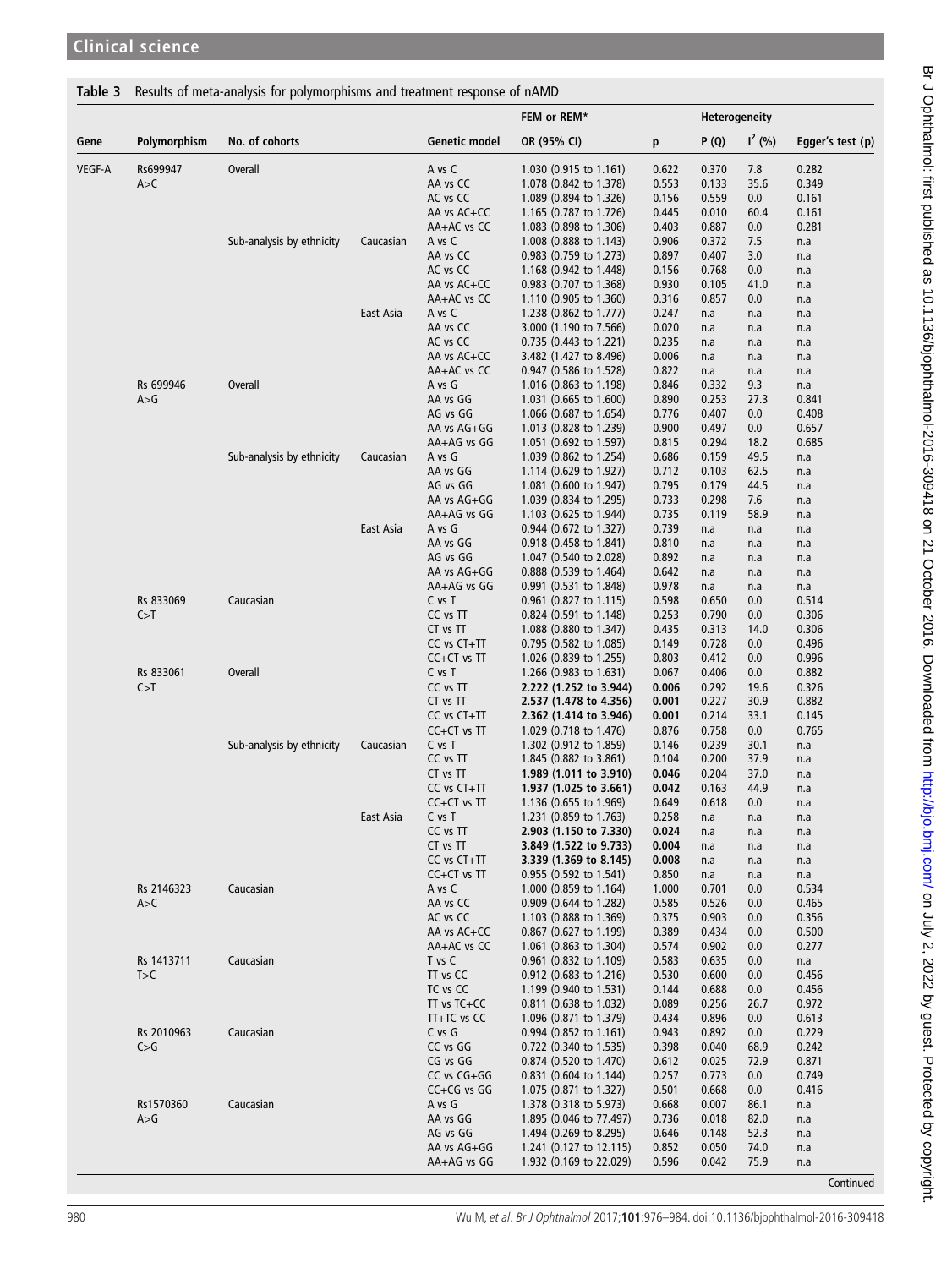<span id="page-5-0"></span>

| Table 3        | Continued           |                |                                                              |                                                                                                                                  |                                           |                                           |                                   |                                           |
|----------------|---------------------|----------------|--------------------------------------------------------------|----------------------------------------------------------------------------------------------------------------------------------|-------------------------------------------|-------------------------------------------|-----------------------------------|-------------------------------------------|
| Gene           |                     | No. of cohorts |                                                              | FEM or REM*                                                                                                                      |                                           | Heterogeneity                             |                                   |                                           |
|                | Polymorphism        |                | Genetic model                                                | OR (95% CI)                                                                                                                      | p                                         | P(Q)                                      | $I^2(% )$                         | Egger's test (p)                          |
| <b>VEGFR 2</b> | Rs 2071559<br>A > G | Caucasian      | A vs G<br>AA vs GG<br>AG vs GG<br>AA vs AG+GG<br>AA+AG vs GG | 1.018 (0.885 to 1.171)<br>1.025 (0.775 to 1.355)<br>$0.998$ (0.790 to 1.261)<br>1.040 (0.821 to 1.318)<br>1.010 (0.810 to 1.258) | 0.805<br>0.862<br>0.985<br>0.744<br>0.933 | 0.750<br>0.865<br>0.139<br>0.941<br>0.239 | 0.0<br>0.0<br>45.4<br>0.0<br>28.9 | 0.475<br>0.475<br>0.699<br>0.319<br>0.156 |

Bold text highlights positive results.

\*If the p value for Q-statistic was >0.10 or the I<sup>2</sup> value was ≥50%, a REM was used, otherwise a FEM was adopted.

FEM, fixed-effects model; n.a, not available; nAMD, neovascular age-related macular degeneration; REM, random-effects model; VEGF-A, vascular endothelial growth factor A; VEGFR, vascular endothelial growth factor receptor.

The other eight variations did not show a significant association with results of anti-VEGF therapy in any inheritance models (p>0.05; [table 2\)](#page-3-0). Among the insignificant polymorphisms, rs2146323 ( $I^2$ =0.0%) showed no heterogeneity among studies, while rs1413711( $I^2 \le 26.7\%$ ), rs699947( $I^2 \le 46.2\%$ ), rs699946 ( $I^2 \le 27.3\%$ ), rs833069 ( $I^2 \le 14.0\%$ ), rs 2010963  $(I^2 \le 72.9\%)$ , rs1570360 ( $I^2 \le 86.1\%$ ) and rs2071559 ( $I^2 \le 45.4\%$ ) showed moderate-to-high heterogeneities ([table 2](#page-3-0)). To explain the heterogeneity, we performed subgroup analysis by ethnicity (see online [Supplement part 1\)](http://dx.doi.org/10.1136/bjophthalmol-2016-309418). Due to the limited number of studies, we only tested the associations of two SNPs, rs699947 and rs699946. Even though five genetic models of rs699947

were not associated with altered treatment response, when we divided the patients according to ethnicity (Caucasians vs East Asians), AA genotype was associated with an increased response to treatment of nAMD in Asians (AA vs TT: OR=3.000, 95% CI 1.190 to 7.566,  $p=0.020$ ; AA vs AC+CC: OR=3.482, 95% CI 1.427 to 8.496,  $p=0.006$ , respectively) but not in Caucasians (AA vs TT: OR=0.983, 95% CI 0.759 to 1.273, p=0.897; AA vs AC+CC: OR=0.983, 95% CI 0.707 to 1.368, p=0.930). For the other rs699946, it still did not show any significant association between genotype and treatment whatever for Caucasians or Asians  $(p>0.05$  for both of the two groups) ([table 2](#page-3-0)).



Figure 2 The association between VEGF-A polymorphism rs833061 and treatment response of neovascular age-related macular degeneration (nAMD) based on the heterozygote model (CT vs TT). (A) Sub-analysis by ethnicity, (B) sub-analysis by treatment and (C) sub-analysis by definition of a good response (DGR).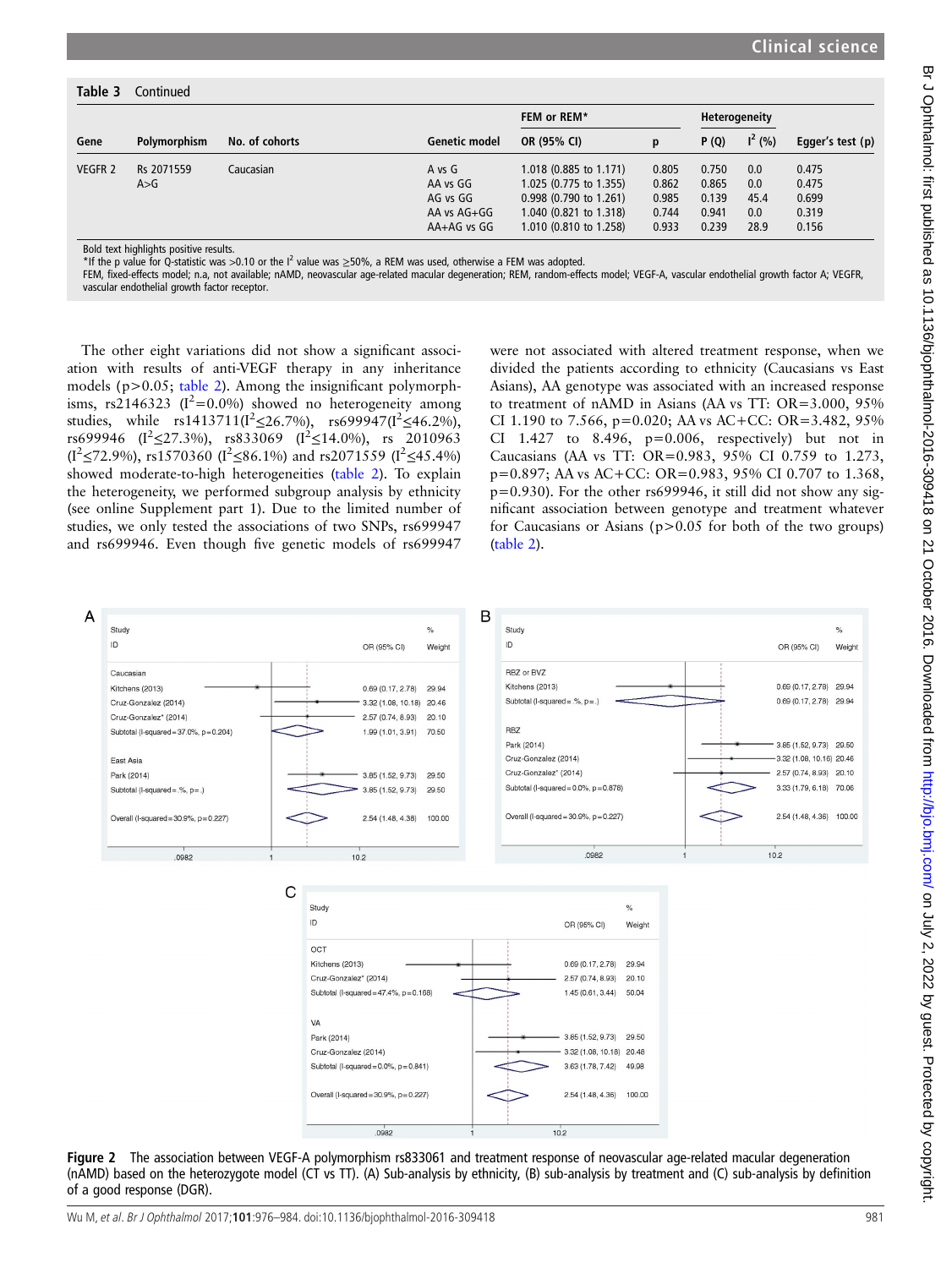## Sub-analysis

From the genotype contrast and genetic model comparison, our analysis found that rs833061 may be a genetic predictor of response to treatment of nAMD with anti-VEGF agents. For all the trials included in this meta-analysis, some inevitable disadvantages included the heterogeneity of the treatment adopted (RBZ only, BVZ only, RBZ or BVZ), the criteria of positive treatment outcome (OCT or VA), the period for follow-up and so forth. To overcome the problem of heterogeneity in the treatment adopted and outcome definition, we decided to conduct a sub-analysis of studies that received RBZ treatment only or define a positive outcome only as improvement in VA.

## (1) Effect on treatment RBZ only

In the limited studies for rs833061, a total of 459 patients were selected to receive RBZ treatment only. The results of this subanalysis revealed a stronger relationship between the presence of CT genotype and a positive outcome after anti-VEGF therapy. Thus, in the comparison of CT versus TT genotype, the OR increased from 2.537 (when all studies were included, [table 3\)](#page-4-0) to 3.327 (95% CI 1.709 to 5.590, p=0.000); similarly, in the comparison of CC versus CT+TT, OR increased from 2.362 to 3.091 (95% CI 1.025 to 3.661, p=0.000), while the comparison between CC and TT remained practically unchanged at OR=2.222 (95% CI 1.252 to 3.944, p=0.001), with the statistical significance increased substantially from p=0.006 to p=0.001 (table 4, fi[gure 2B](#page-5-0)).

# (2) Effect on improvement of VA

When we ran a sub-analysis for studies defining a good response as improvement in VA, results showed a stronger association between the CT genotype and a positive VA outcome after treatment. For the heterozygote model (CT vs TT), the OR increased from 2.537 to 3.631 (95% CI 1.777 to 7.418,  $p=0.000$ ); equally, for the recessive model (CC vs CT+TT) and homozygote model (CC vs TT), the ORs elevated from 2.362 to 3.226 (95% CI 1.630 to 6.385, p=0.001) and from 2.222 to 2.827 (95% CI 1.355 to 5.900, p=0.006), respectively (table 4, fi[gure 2C](#page-5-0)).

# Assessment of potential biases and sensitivity analysis

Like any other clinical research, original articles included in our meta-analysis have diverse clinical characteristics, with subtle differences in their inclusion criteria, anti-VEGF agents adopted, duration of follow-up, standardised assessment of outcome and so forth. To avoid possible selection bias, performance bias and detection bias for SNPs reported in four or more studies (ie, VEGF-A rs699947 and rs833061, VEGFR-2 rs2071559), sensitivity analyses were performed by sequentially omitting one study at a time (see online [supplementary part 2](http://dx.doi.org/10.1136/bjophthalmol-2016-309418), fi[gure 3\)](#page-7-0). The insignificant associations remained unchanged (p>0.05; data not shown). In the quality assessment of studies using the NOS, all of the studies were assigned  $\geq$ 7 points, indicating low risk of introducing biases. Therefore, no study was excluded from the meta-analysis due to poor quality. There was no significant publication bias detected by the funnel plots (see online [Supplement](http://dx.doi.org/10.1136/bjophthalmol-2016-309418) [part 3\)](http://dx.doi.org/10.1136/bjophthalmol-2016-309418) and Egger's test ([table 3](#page-4-0) and fi[gure 4](#page-7-0)).

# DISCUSSION

Pharmacogenetics examines the impact of genetic variation on the response to drugs. It has been suggested that genetic factors may influence response to anti-VEGF treatment in nAMD.<sup>[24 25](#page-8-0)</sup> Several studies suggest that genetic variations in VEGF-A and VEGFR-2 may play a role in the pathogenesis; $26-28$  however, others have shown no association.[29 30](#page-8-0) Genetic variants in the VEGF-A and VEGFR-2 have been investigated in small-scale studies for their influence on anti-VEGF treatment outcomes with different conclusions. This study has, for the first time, summarised the associations of VEGF-related genes with response to anti-VEGF therapy. For the two most susceptible

|                           |                      | FEM or REM*            | Heterogeneity |       |           |
|---------------------------|----------------------|------------------------|---------------|-------|-----------|
| No. of cohorts            | <b>Genetic model</b> | OR (95% CI)            | p (Q)         | p(Q)  | $I^2(% )$ |
| Sub-analysis by treatment |                      |                        |               |       |           |
| <b>RBZ</b>                | $C$ vs $T$           | 1.365 (1.039 to 1.792) | 0.025         | 0.684 | 0.0       |
|                           | CC vs TT             | 2.222 (1.252 to 3.944) | 0.001         | 0.992 | 0.0       |
|                           | CT vs TT             | 3.327 (1.709 to 5.590) | 0.000         | 0.878 | 0.0       |
|                           | $CC$ vs $CT+TT$      | 3.091 (1.025 to 3.661) | 0.000         | 0.965 | 0.0       |
|                           | $CC+CT$ vs TT        | 1.071 (0.731 to 1.568) | 0.726         | 0.678 | 0.0       |
| RBZ or BVZ                | $C$ vs $T$           | 0.778 (0.386 to 1.566) | 0.481         | n.a   | n.a       |
|                           | CC vs TT             | 0.559 (0.121 to 2.587) | 0.457         | n.a   | n.a       |
|                           | CT vs TT             | 0.690 (0.171 to 2.782) | 0.602         | n.a   | n.a       |
|                           | $CC$ vs $CT+TT$      | 0.644 (1.369 to 8.145) | 0.519         | n.a   | n.a       |
|                           | $CC+CT$ vs TT        | 0.739 (0.249 to 2.190) | 0.585         | n.a   | n.a       |
| Sub-analysis by DGR       |                      |                        |               |       |           |
| <b>VA</b>                 | $C$ vs $T$           | 1.307 (0.963 to 1.773) | 0.085         | 0.534 | 0.0       |
|                           | CC vs TT             | 2.827 (1.355 to 5.900) | 0.006         | 0.923 | 0.0       |
|                           | CT vs TT             | 3.631 (1.777 to 7.418) | 0.000         | 0.841 | 0.0       |
|                           | $CC$ vs $CT+TT$      | 3.226 (1.630 to 6.385) | 0.001         | 0.903 | 0.0       |
|                           | CC+CT vs TT          | 0.997 (0.654 to 1.518) | 0.988         | 0.712 | 0.0       |
| <b>OCT</b>                | C vs T               | 1.181 (0.751 to 1.857) | 0.472         | 0.122 | 58.2      |
|                           | CC vs TT             | 1.463 (0.571 to 3.746) | 0.428         | 0.104 | 62.1      |
|                           | CT vs TT             | 1.446 (0.607 to 3.441) | 0.405         | 0.168 | 47.4      |
|                           | $CC$ vs $CT+TT$      | 1.458 (0.647 to 3.285) | 0.363         | 0.114 | 59.9      |
|                           | $CC+CT$ vs $TT$      | 1.125 (0.558 to 2.269) | 0.742         | 0.327 | 0.0       |

If the p value for Q-statistic was >0.10 or the I2 value was ≥50%, a REM was used, otherwise a FEM was adopted.<br>BVZ, bevacizumab; DGR, definition of a good response; FEM, fixed-effects model; nAMD, neovascular age-related ranibizumab; REM, random-effects model; VA, visual acuity; VEGF-A, vascular endothelial growth factor A.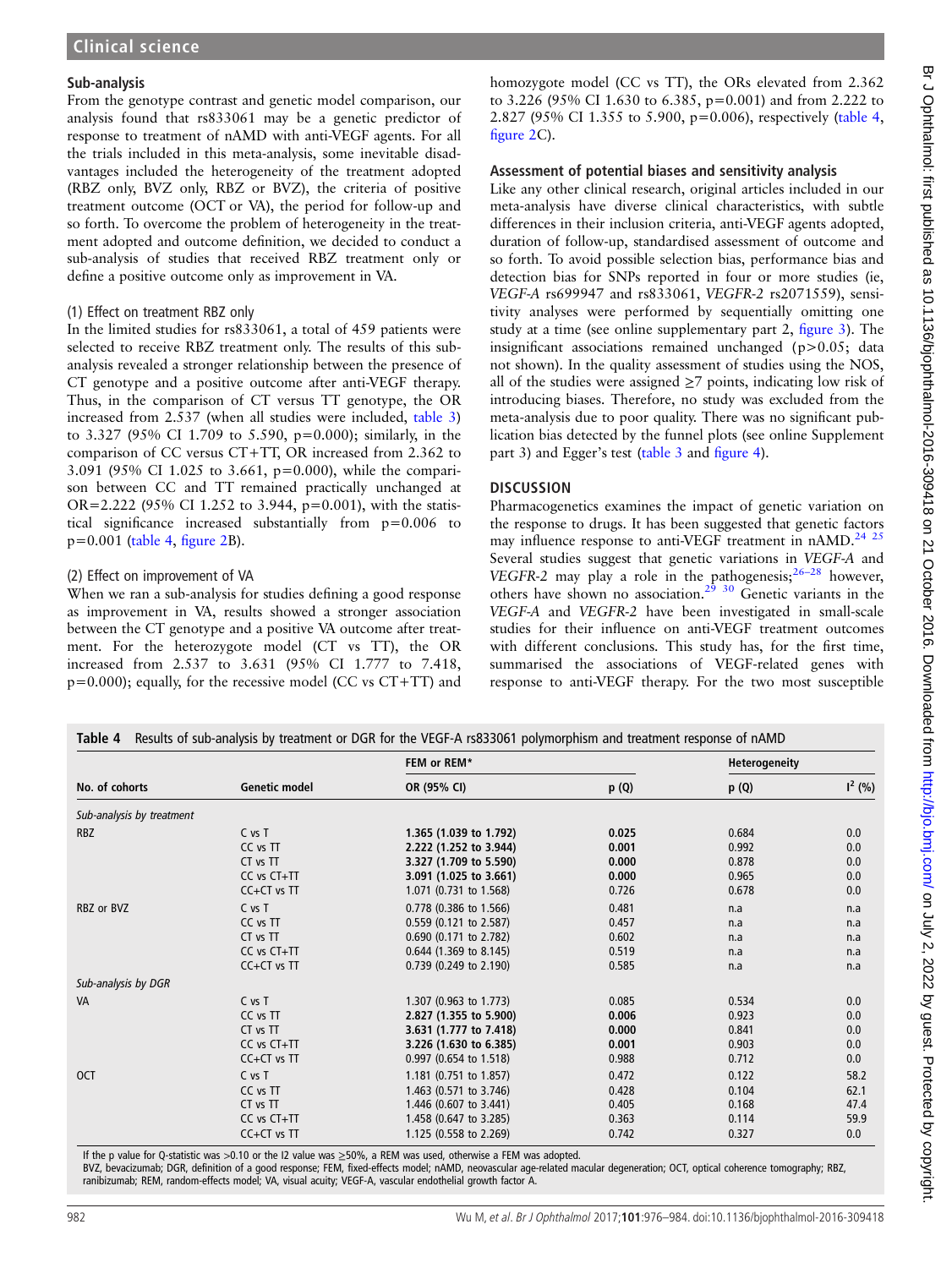

genes, VEGF-A and VEGFR-2, we performed meta-analyses on nine polymorphisms. Unexpectedly, we found only one SNP, rs833061 in VEGF-A, being marginally associated with response to anti-VEGF treatment.

<span id="page-7-0"></span>Figure 3 Sensitivity analysis for rs699947 (A vs C) is shown.

The polymorphisms selected for this meta-analysis are genetic variants in VEGF-A and VEGFR-2 that are best known to be associated with clinical outcomes in VEGF-mediated diseases such as nAMD, diabetic retinopathy and several malignancies. $31$ Some of these SNPs are located in the promoter region and are known to influence the expression and plasma concentration of VEGF.<sup>[32](#page-8-0)</sup> Others are located within the introns where there are putative regulatory elements influencing binding of VEGF to its receptor.<sup>[33](#page-8-0)</sup> One SNP is located in the promoter region of the gene encoding for VEGFR-2, the primary receptor responsible for the majority of the angiogenic effects of VEGF.

The five SNPs that we evaluated in the promoter region of VEGF-A are rs833061, rs699946, rs699947, rs1570360 and rs2010963. These variants affect gene splicing, resulting in changes in VEGF expression levels. In our analysis, rs833061 showed a suggestive association with no to moderate heterogeneities in different genetic models. This SNP was reported in three studies.<sup>12</sup> <sup>13</sup> <sup>21</sup> Although a significant association was reported only in one study, $16$  for the recessive model, the effect of the genotype CC pointed to the same direction in studies of



Figure 4 Begg's funnel plot with pseudo 95% CIs for publication bias for rs833061 (CC vs TT) is shown.

Cruz-Gonzalez et  $al^{20}$  $al^{20}$  $al^{20}$  and Park et  $al^{12}$  $al^{12}$  $al^{12}$  (OR=1.619<sup>[16](#page-8-0)</sup> and  $OR = 3.442$ , <sup>12</sup> with VA being the criterion), which strongly predicted a pooled OR=2.362 for the total analysis and the result was statistically significant ( $p=0.001$ ), indicating that anti-VEGF treatment was more effective in patients with AMD having the rs833061 CC genotype. This relationship was strengthened further and became highly significant when a sub-analysis was conducted including studies with a VA-positive outcome criterion or the treatment of RBZ only, with OR=3.226 or OR=3.091, respectively. For this polymorphism, C allele has been demonstrated to be associated with increased promoter activity, $29$  which could be due to a lower expression of VEGF-A in patients expressing CC, which could encourage one to favour RBZ's antiangiogenic effect leading to a better response, which would explain the better response to the treatment. Another three insignificant SNPs (rs699946, rs2010963, rs1570360) lacked significant association in any of the studies with low-to-high heterogeneities. Nevertheless, even for these insignificant SNPs reported here, we could not completely deny their potential value acting as genetic predictors of anti-VEGF treatment for nAMD. Limited included articles restricted further statistical analysis and may lead to a robust result.

The three SNPs that we evaluated in the intron regions of VEGF-A are rs1413711, rs2146323 and rs833069. The first of these, rs1413711, is located in intron 1. It has been proposed that the proximity of this SNP to a putative stress response element-binding site may influence VEGF receptor binding and increase protein production. $33$  The remaining two intronic SNPs are located with intron 2. The variation rs2146323 (Caucasians) showed no association with response to anti-VEGF therapy in all of the tested populations  $(p>0.05)$  with no heterogeneity  $(I^2=0.0\%)$ , indicating that it is not likely to be genetic markers for anti-VEGF therapy. Polymorphism rs833069 have been associated with the development and progression of  $\text{AMD},^{27}$  $\text{AMD},^{27}$  $\text{AMD},^{27}$ although no significant pharmacogenetic effect has been found in our analysis.

Finally, rs2071559 is located in the gene that encodes the primary receptor responsible for the majority of the angiogenic effects of VEGF, the VEGFR-2 (kinase insert domain-containing receptor, KDR). A recent study found association between rs2071559 and AMD risk; this study suggests that the increase in KDR function is correlated with an increase in VEGF signalling, leading to pathological microvascular permeability,